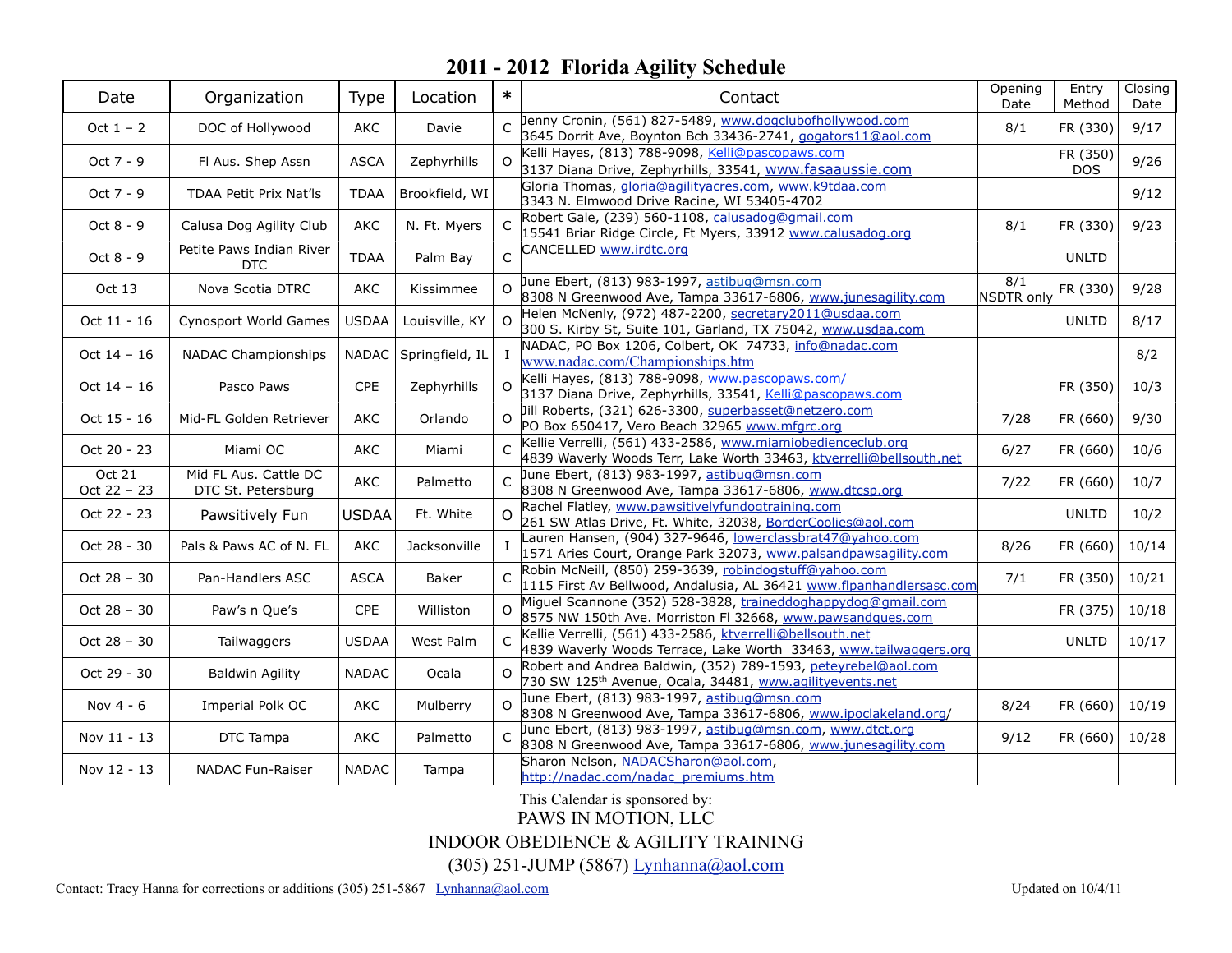| Date                            | Organization                                                           | Type         | Location           | $\ast$       | Contact                                                                                                                                | Opening<br>Date | Entry<br>Method          | Closing<br>Date |
|---------------------------------|------------------------------------------------------------------------|--------------|--------------------|--------------|----------------------------------------------------------------------------------------------------------------------------------------|-----------------|--------------------------|-----------------|
| Nov 17 - 20                     | Tampa Bay GSD Club                                                     | AKC          | Brooksville        | $\Omega$     | June Ebert, (813) 983-1997, astibug@msn.com<br>8308 N Greenwood Ave, Tampa 33617-6806, www.junesagility.com                            | 9/1             | FR (330)                 | 11/2            |
| Nov $18 - 20$                   | Indian River DTC                                                       | <b>AKC</b>   | Vero Beach         |              | Jill Roberts, (321) 626-3300, superbasset@netzero.com<br>PO Box 650417, Vero Beach 32965, www.irdtc.org                                | 8/24            | FR (660)                 | 11/3            |
| Nov 18 - 20                     | Paw's n Que's                                                          | CPE          | Williston          | $\Omega$     | Miguel Scannone (352) 528-3828, traineddoghappydog@gmail.com<br>8575 NW 150th Ave. Morriston FI 32668, www.pawsandques.com             |                 | FR (375)                 | 11/8            |
| Nov $18 - 20$                   | Dog-On-It                                                              | <b>USDAA</b> | <b>Winter Park</b> | $\Omega$     | Lori Ainbinder, (407) 359-1724, 3gr8labs@cfl.rr.com<br>1028 Seminole Creek Drive, Oviedo 32765, www.dogonitagility.com                 |                 | <b>UNLTD</b>             | 10/30           |
| Nov 19 - 20                     | Canopy Roads Crew                                                      | <b>UKC</b>   | Monticello         | O            | J.A. "Tinker" Lammert, (850) 421-4221, jalammert@centurylink.net<br>84 Finner Drive, Crawfordville, 32327                              |                 | FR (200)                 |                 |
| Nov 25 - 27                     | Cool Critters                                                          | <b>NADAC</b> | Palmetto           | $\subset$    | Ileana Nadal, (813) 653-1494, ileana@tampabay.rr.com<br>3136 Oak Tree Place, Valrico 33594, www.coolcritters.com                       | 9/1             | FR (500)                 | 11/16           |
| Nov 26 - 27                     | Upper Suncoast DTC                                                     | AKC          | Tampa              |              | June Ebert, (813) 983-1997, astibug@msn.com, www.usdtc.org<br>8308 N Greenwood Ave, Tampa 33617-6806, www.junesagility.com             | 9/12            | FR (330)                 | 11/12           |
| Dec $2 - 4$                     | Sunshine Belg Terv Club                                                | AKC          | Elkton             |              | Amy Viner, (904) 571-8379, amyviner@comcast.net<br>430 South 3rd St, Macclenny 32063-2406                                              | 10/19           | FR (660)                 | 11/16           |
| Dec $2 - 4$                     | Five Flags DTC                                                         | AKC          | Pensacola          |              | Connie Fleming, (850) 471-2262, conniefleming@cox.net<br>7748 Folkstone Dr, Pensacola 32514, www.fiveflagsdogs.com                     | 10/5            | FR (330)                 | 11/16           |
| Dec $3 - 4$                     | <b>Baldwin Agility</b>                                                 | <b>NADAC</b> | Land O Lakes       | $\Omega$     | Robert and Andrea Baldwin, (352) 789-1593, peteyrebel@aol.com<br>730 SW 125 <sup>th</sup> Avenue, Ocala, 34481, www.BaldwinAgility.com |                 |                          |                 |
| Dec $3 - 4$                     | DOC of Hollywood                                                       | <b>NADAC</b> | Plantation         | $\Omega$     | Beverly Skilling, (954) 232-0443, jrtagility@yahoo.com<br>www.dogclubofhollywood.com                                                   |                 |                          |                 |
| Dec $3 - 4$                     | Tampa Bay Agility Club                                                 | <b>AKC</b>   | Tampa              |              | Victoria MacVicar, (352) 796-3169, AgilityBritts@earthlink.com<br>15236 Mahoney Drive, Spring Hill 34610, www.tampabayagilityclub.org  | 9/12            | FR (330)                 | 11/19           |
| Dec $9 - 11$                    | Pasco Paws                                                             | <b>CPE</b>   | Zephyrhills        | $\Omega$     | Kelli Hayes, (813) 788-9098, www.pascopaws.com/<br>3137 Diana Drive, Zephyrhills, 33541, Kelli@pascopaws.com                           |                 | FR (350)                 | 11/28           |
| Dec $9 - 11$                    | Pals & Paws                                                            | <b>USDAA</b> | Jacksonville       | $\subset$    | Debbie Zahler, 11288 Martin Lakes Dr. N, Jacksonville 32220<br>Dzskitch@att.net, www.palsandpawsagility.com/                           |                 | <b>UNLTD</b>             | 11/26           |
| Dec $10 - 11$                   | Greater Miami DC                                                       | AKC          | Miami              |              | Kellie Verrelli, (561) 433-2586, ktverrelli@bellsouth.net<br>4839 Waverly Woods Terr, Lake Worth 33463, www.miamidogclub.org           | 10/2            | FR (330)                 | 11/26           |
| Dec $10 - 11$                   | Sarasota OTC                                                           | AKC          | Palmetto           | $\mathsf{C}$ | Suzanne Ellis, (941) 484-4228, bmwaus@verizon.net<br>524 Serata Street, Venice 34285, www.sotcdogtraining.com                          | 10/24           | FR (660)                 | 11/26           |
| Dec 16 - 18                     | Mikamar                                                                | <b>CPE</b>   | Palm Bay           |              | Marie Davino, (321) 727-2949 or Ann Williams, cwilliams6@cfl.rr.com<br>701 Espanola Way, Melbourne, FL 32901, www.mikamar.net          |                 | FR (275)                 | 12/3            |
| Dec 17 - 18                     | Fl Aus. Shep Assn                                                      | <b>ASCA</b>  | Zephyrhills        | $\Omega$     | Kelli Hayes, (813) 788-9098, Kelli@pascopaws.com<br>3137 Diana Drive, Zephyrhills, 33541, www.fasaaussie.com                           |                 | FR (375)<br><b>DOS</b>   |                 |
| Dec $17 - 18$                   | Dec 16 Juniors   AKC Juniors Agility Comp.<br><b>AKC</b> Invitationals | <b>AKC</b>   | Orlando            |              | I www.akc.org/invitational/2011                                                                                                        | 7/25            | FR (50)<br>Invit only    | 9/30            |
| Dec $28 - 29$<br>Dec 30 - Jan 1 | Sunshine PW Corgi Club<br>DTC St. Petersburg                           | AKC          | Palmetto           |              | June Ebert, (813) 983-1997, astibug@msn.com, www.junesagility.com<br>8308 N Greenwood Ave, Tampa 33617-6806, www.sunshinepwcc.com      | 10/17           | FR (660)<br><b>UNLTD</b> | 12/9            |
| Dec 30 - Jan 1                  | <b>Baldwin Agility</b>                                                 | <b>NADAC</b> | Land O Lakes       | $\Omega$     | Robert and Andrea Baldwin, (352) 789-1593, peteyrebel@aol.com<br>730 SW 125th Avenue, Ocala, 34481, www.BaldwinAgility.com             |                 |                          |                 |

•Tentative event or Corresponding dates. Check with Host club for verification. calm \*C=Covered arena, O = Outdoors on grass, I = Indoors & a/c Entry method: FR = First Received(limit); RD = Random Draw-Date (limit); DOS = Entries taken thru day of show if numerical limits haven't been met For more info go to: [www.cleanrun.com/index.cfm?fuseaction=events.home](http://www.cleanrun.com/index.cfm?fuseaction=events.home) or [www.agilityevents.net](http://www.agilityevents.net) or contact the individual sanctioning organization at: [www.akc.org](http://www.akc.org) or [www.asca.org](http://www.asca.org/events/eventcalender) or [www.k9cpe.com](http://www.k9cpe.com) or [www.nadac.com](http://www.nadac.com/afrm/trial-calendar.asp) or [www.k9tdaa.com](http://www.k9tdaa.com) or [www.ukcdogs.com](http://www.ukcdogs.com) or [www.usdaa.com](http://www.usdaa.com/events.cfm)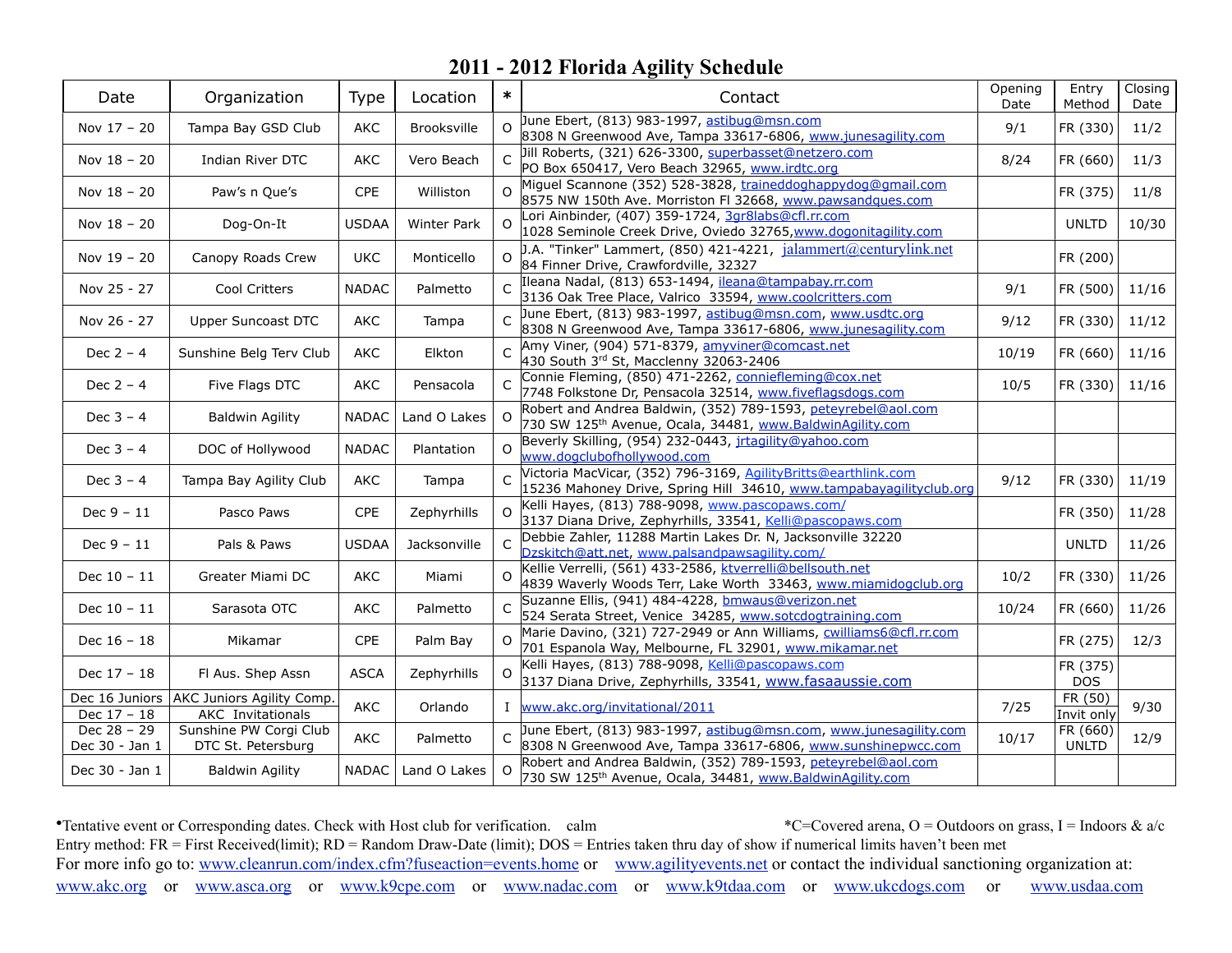| Date           | Organization             | Type         | Location            | $\ast$       | Contact                                                                                                                            | Opening<br>Date | Entry<br>Method | Closing<br>Date |
|----------------|--------------------------|--------------|---------------------|--------------|------------------------------------------------------------------------------------------------------------------------------------|-----------------|-----------------|-----------------|
| Dec 30 - 31    | Paw's n Que's            | CPE          | Williston           |              | Miguel Scannone (352) 528-3828, traineddoghappydog@gmail.com<br>8575 NW 150th Ave. Morriston FI 32668, www.pawsandques.com         |                 | FR (375)        | 12/20           |
| Dec 29 - Jan 1 | Tailwaggers Agility Club | AKC          | W. Palm Beach       | $\Omega$     | Kellie Verrelli, (561) 433-2586, ktverrelli@bellsouth.net<br>4839 Waverly Woods Terrace, Lake Worth 33463, www.tailwaggers.org     | 9/26            | FR (660)        | 12/15           |
| Jan $5 - 8$    | Pensacola DFA            | <b>AKC</b>   | Pensacola           | $\subset$    | Winona Leard, (334) 857-3531, nonaleard@comcast.net<br>61 Hillside Lane, Mobile, AL 36608 www.pensacoladogs.org                    | 10/26           | FR (330)        | 12/14           |
| Jan $6 - 8$    | Greater Ocala DC         | <b>AKC</b>   | Ocala               |              | June Ebert, (813) 983-1997, astibug@msn.com www.ocaladogclub.com<br>8308 N Greenwood Ave, Tampa 33617-6806, www.junesagility.com   | 11/23           | FR (330)        | 12/23           |
| Jan 7 - 8      | Cool Critters            | <b>NADAC</b> | Valrico             | $\Omega$     | Ileana Nadal, (813) 653-1494, ileana@tampabay.rr.com<br>3136 Oak Tree Place, Valrico 33594, www.coolcritters.com                   |                 | FR (500)        |                 |
| Jan $13 - 15$  | Palm Bay Agility Club    | <b>USDAA</b> | Vero Beach          |              | Kellie Verrelli, (561) 433-2586, ktverrelli@bellsouth.net<br>4839 Waverly Woods Terrace, Lake Worth 33463, www.pbac.org            |                 | <b>UNLTD</b>    |                 |
| Jan 14 - 15    | DTC Tampa                | <b>AKC</b>   | Brooksville         | $\Omega$     | June Ebert, (813) 983-1997, astibug@msn.com<br>8308 N Greenwood Ave, Tampa 33617-6806, www.junesagility.com                        | 11/21           | <b>UNLTD</b>    | 12/31           |
| Jan 20 - 22    | Mikamar                  | CPE          | Palm Bay            | $\Omega$     | Marie Davino, (321) 727-2949 or Ann Williams, cwilliams6@cfl.rr.com<br>701 Espanola Way, Melbourne, FL 32901, www.mikamar.net      |                 | FR (275)        | 1/9             |
| Jan 20 - 22    | Dog-On-It                | <b>USDAA</b> | <b>Winter Park</b>  | $\Omega$     | Lori Ainbinder, (407) 359-1724, 3gr8labs@cfl.rr.com<br>1028 Seminole Creek Drive, Oviedo 32765, www.dogonitagility.com/            |                 | <b>UNLTD</b>    | 1/9             |
| Jan $21 - 22$  | Upper Suncoast DTC       | AKC          | Tampa               |              | June Ebert, (813) 983-1997, astibug@msn.com<br>8308 N Greenwood Ave, Tampa 33617-6806, www.usdtc.org                               | 11/7            | FR (330)        | 1/7             |
| Jan 26 - 29    | Miami OC                 | <b>AKC</b>   | Miami               | C            | Kellie Verrelli, (561) 433-2586, www.miamiobedienceclub.org<br>4839 Waverly Woods Terr, Lake Worth 33463, ktverrelli@bellsouth.net | 10/17           | FR (660)        | 1/12            |
| Jan 27 - 29    | OC of Daytona            | <b>AKC</b>   | New Smyrna<br>Beach |              | June Ebert, (813) 983-1997, astibug@msn.com<br>8308 N Greenwood Ave, Tampa 33617-6806, www.junesagility.com                        | 11/28           | FR (660)        | 1/11            |
| Jan 27 - 29    | FL Pan-Handlers ASC      | <b>ASCA</b>  | Baker               |              | Robin McNeill, (850) 259-3639, robindogstuff@yahoo.com<br>1115 First Av Bellwood, Andalusia, AL 36421 www.flpanhandlersasc.com     | 11/1            | FR (350)        | 1/20            |
| Jan 27 - 29    | Paw's n Que's            | <b>CPE</b>   | Williston           |              | Miguel Scannone (352) 528-3828, tdhd@traineddoghappydog.com<br>8575 NW 150th Ave. Morriston FI 32668, www.pawsandques.com          |                 | FR (375)        | 1/17            |
| Feb 3 - 5      | Pals & Paws              | AKC          | Jacksonville        |              | Lauren Hansen, (904) 327-9646, lowerclassbrat47@yahoo.com<br>1571 Aries Court, Orange Park 32073, www.palsandpawsagility.com       | 11/28           | FR (660)        | 1/20            |
| Feb 4 - 5      | Tampa Bay Agility Club   | <b>AKC</b>   | Tampa               |              | Mary Rulli, (813) 886-2247, www.tampabayagilityclub.org<br>8749 Bay Pointe Drive, Tampa, 33615-4905, MACHT@frmr.com                | 10/31           | FR (330)        | 1/21            |
| Feb 4 - 5      | Calusa Dog Club of SW FL | CPE          | N. Ft. Myers        |              | Marla Reznitsky, (518) 928-6169 reznitsky@comcast.net,<br>3207 Apple Blossom Drive, Alva, 33920, www.calusadog.org                 | 11/14           | FR (375)        | 1/23            |
| $Feb$ 4 $-5$   | <b>KETCH</b>             | <b>USDAA</b> | <b>Tampa</b>        |              | C replaced by TBAC's AKC trial                                                                                                     |                 | <b>UNLTD</b>    |                 |
| $Feb 10 - 12$  | Indian River DTC         | <b>AKC</b>   | Palm Bay            | $\mathsf{C}$ | Jill Roberts, (321) 626-3300, superbasset@netzero.com<br>PO Box 650417, Vero Beach 32965, www.irdtc.org                            | 11/17           | FR (660)        | 1/26            |
| $Feb 10 - 12$  | FL Aus. Shepherd Club    | <b>ASCA</b>  | Zephyrhills         | $\Omega$     | Kelli Hayes, (813) 788-9098, www.pascopaws.com/<br>3137 Diana Drive, Zephyrhills, 33541, Kelli@pascopaws.com                       |                 | FR (350)        | 1/30            |
| Feb $11 - 12$  | Marion-Alachua DTA       | AKC          | Ocala               | C            | June Ebert, (813) 983-1997, astibug@msn.com<br>8308 N Greenwood Ave, Tampa 33617-6806, www.madta.org/                              | 11/21           | FR (330)        | 1/25            |

#### This Calendar is sponsored by: PAWS IN MOTION, LLC INDOOR OBEDIENCE & AGILITY TRAINING (305) 251-JUMP (5867) [Lynhanna@aol.com](mailto:Lynhanna@aol.com)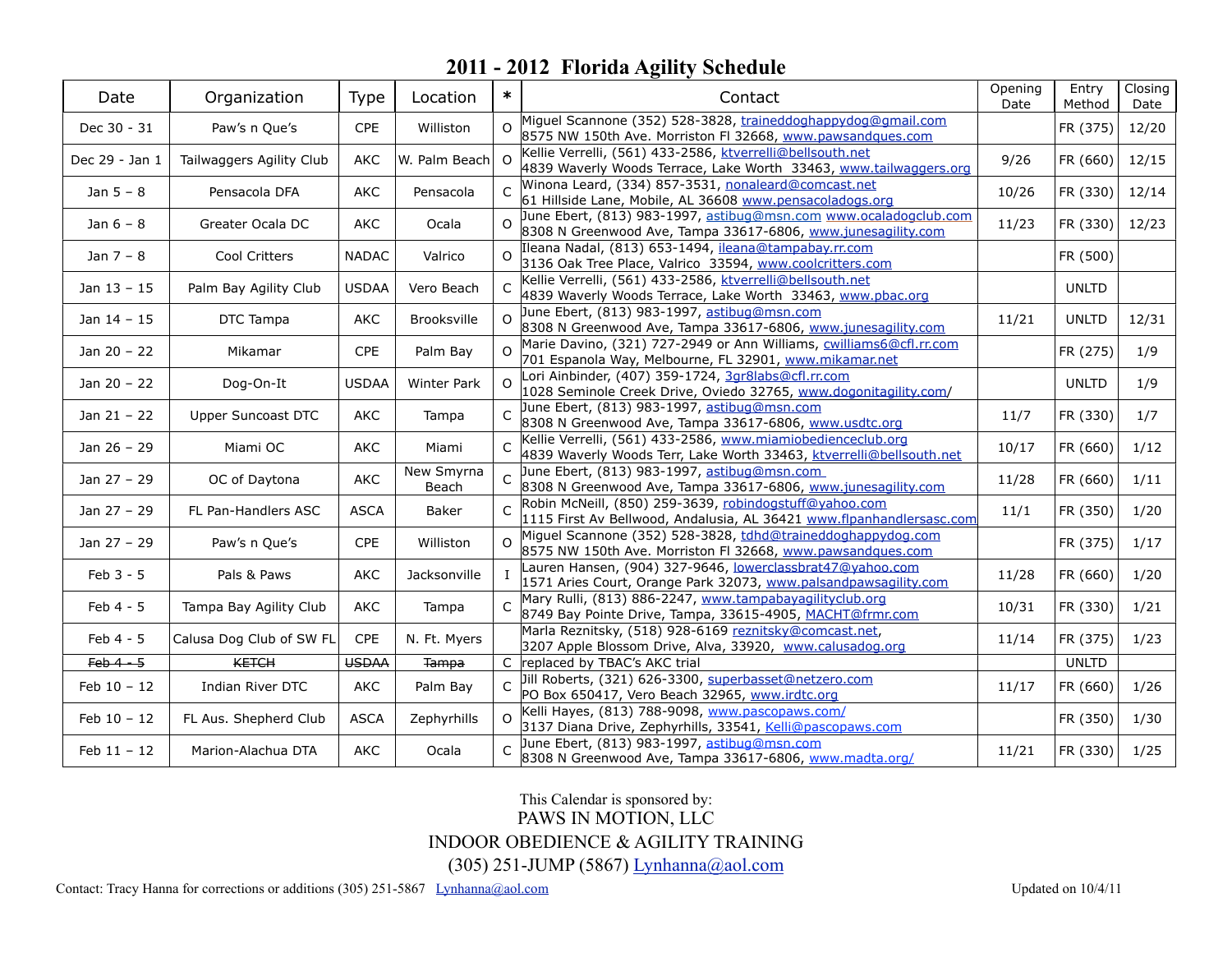| Date                  | Organization                  | Type         | Location           | $\ast$       | Contact                                                                                                                               | Opening<br>Date       | Entry<br>Method | Closing<br>Date |
|-----------------------|-------------------------------|--------------|--------------------|--------------|---------------------------------------------------------------------------------------------------------------------------------------|-----------------------|-----------------|-----------------|
| Feb 17 - 19           | Paw's n Que's                 | CPE          | Williston          | $\Omega$     | Miguel Scannone (352) 528-3828, tdhd@traineddoghappydog.com<br>8575 NW 150th Ave. Morriston FI 32668, www.pawsandques.com             |                       | FR (375)        | 2/7             |
| $Feb 17 - 19$         | Free Spirit Training Center   | <b>USDAA</b> | Miami              | $\Omega$     | Debbie Zahler, 11288 Martin Lakes Dr. N, Jacksonville 32220<br>Dzskitch@att.net                                                       |                       | <b>UNLTD</b>    | 2/1             |
| $Feb 18 - 19$         | OTC Palm Beach County         | <b>AKC</b>   | Davie              |              | Jenny Cronin, (561) 827-5489, www.otcpbc.org<br>3645 Dorrit Ave, Boynton Bch 33436-2741, gogators11@aol.com                           | 1/2                   | FR (330)        | 2/4             |
| Feb 18 - 19           | Tampa Bay Agility Club        | <b>AKC</b>   | Tampa              | $\mathsf{C}$ | Mary Rulli, (813) 886-2247, www.tampabayagilityclub.org<br>8749 Bay Pointe Drive, Tampa, 33615-4905, MACHT@frmr.com                   | 11/14                 | FR (330)        | 2/4             |
| Feb 18 - 19           | Cool Critters                 | <b>TDAA</b>  | Valrico            | $\Omega$     | Ileana Nadal, (813) 653-1494, ileana@tampabay.rr.com<br>3136 Oak Tree Place, Valrico 33594, www.coolcritters.com                      |                       |                 |                 |
| $Feb 24 - 26$         | Ochlockonee River KC          | <b>AKC</b>   | Tallahassee        |              | Amy Viner, (904) 571-8379, amyviner@comcast.net<br>430 South 3rd Street, Macclenny 32063-2406, www.orkc.com                           |                       | FR (330         |                 |
| Feb 24 - 26           | Treasure Coast KC             | AKC          | Vero Beach         |              | Lori Ainbinder, (407) 359-1724, www.treasurecoastkennelclub.org/<br>1028 Seminole Creek Dr, Oviedo 32765, 3gr8labs@cfl.rr.com         | 12/14                 | FR (660)        | 2/10            |
| Feb $25 - 26$         | Pasco Paws                    | CPE          | Zephyrhills        | $\Omega$     | Kelli Hayes, (813) 788-9098, www.pascopaws.com/<br>3137 Diana Drive, Zephyrhills, 33541, Kelli@pascopaws.com                          | 1/9                   | FR (350)        | 2/13            |
| Feb $25 - 26$         | Pawsitively Fun               | <b>USDAA</b> | Ft. White          | $\Omega$     | Rachel Flatley, www.pawsitivelyfundogtraining.com<br>261 SW Atlas Drive, Ft. White, 32038, BorderCoolies@aol.com                      |                       | <b>UNLTD</b>    | 2/5             |
| Mar 2 - 4             | Imperial Polk OC              | AKC          | Mulberry           |              | June Ebert, (813) 983-1997, astibug@msn.com, www.junesagility.com<br>8308 N Greenwood Ave, Tampa 33617-6806, www.ipoclakeland.org     | 12/1                  | FR (660)        | 2/15            |
| Mar 3 - 4             | Pawsitively Fun               | <b>USDAA</b> | Ft. White          | O            | Rachel Flatley, www.pawsitivelyfundogtraining.com<br>261 SW Atlas Drive, Ft. White, 32038, BorderCoolies@aol.com                      |                       | <b>UNLTD</b>    | 2/12            |
| Mar 5                 | Am. Shetland<br>Sheepdog Assn | <b>AKC</b>   | Kissimmee          | O            | Sharon Johnson, (306) 681-5055, heelin@earthlink.net<br>240 Robinson Rd, Port Angeles, WA 98362-9217                                  | Shelties<br>only 12/5 | <b>UNLTD</b>    | 2/8             |
| Mar 9 - 11            | Pals & Paws                   | <b>USDAA</b> | Jacksonville       | $\subset$    | Liza Klosterman, (904) 635-8069, www.palsandpawsagility.com<br>718 Dove Creek Circle, Orange Park 32073, agilepudelz@comcast.net      |                       | <b>UNLTD</b>    |                 |
| Mar $10 - 11^{\circ}$ | Sarasota OTC                  | AKC          | Palmetto           |              | Suzanne Ellis, (941) 484-4228, bmwaus@verizon.net<br>524 Serata Street, Venice 34285-3129, www.sotcdogtraining.com                    |                       | FR (660)        |                 |
| Mar 10 - 11           | <b>Baldwin Agility</b>        | <b>NADAC</b> | Ocala              |              | Robert and Andrea Baldwin, (352) 789-1593, peteyrebel@aol.com<br>730 SW 125 <sup>th</sup> Avenue, Ocala, 34481, www.agilityevents.net |                       |                 |                 |
| Mar 16 - 18           | Paw's n Que's                 | <b>CPE</b>   | Williston          | $\Omega$     | Miguel Scannone (352) 528-3828, tdhd@traineddoghappydog.com<br>8575 NW 150th Ave. Morriston FI 32668, www.pawsandques.com             |                       | FR (375)        | 3/6             |
| Mar 16 - 18           | Dog-On-It                     | <b>USDAA</b> | <b>Winter Park</b> | $\Omega$     | Lori Ainbinder, (407) 359-1724, 3gr8labs@cfl.rr.com<br>1028 Seminole Creek Drive, Oviedo 32765, www.dogonitagility.com/               |                       | <b>UNLTD</b>    | 3/5             |
| Mar 17 - 18           | Mid-FL Dalmatian Club         | AKC          | Brooksville        | $\Omega$     | June Ebert, (813) 983-1997, astibug@msn.com<br>8308 N Greenwood Ave, Tampa 33617-6806, www.junesagility.com                           |                       | FR (400)        |                 |
| Mar 17 - 18           | Canopy Roads Crew             | <b>UKC</b>   | Monticello         |              | J.A. "Tinker" Lammert, (850) 421-4221, jalammert@centurylink.net<br>84 Finner Drive, Crawfordville, 32327                             |                       | FR (100)        |                 |
| Mar 24 - 25           | DTC St. Petersburg            | AKC          | Palmetto           |              | June Ebert, (813) 983-1997, astibug@msn.com, www.junesagility.com<br>8308 N Greenwood Ave, Tampa 33617-6806, www.dtcsp.org            | 1/16                  | FR (660)        | 3/9             |
| Mar 24 - $25^{\circ}$ | Aust. Shep. Club of S. FL     | <b>ASCA</b>  | Deland             | $\Omega$     | Corresponding event - verify event plans with club<br>www.ascofsouthernfl.angelfire.com/                                              |                       | FR (350)        |                 |

•Tentative event or Corresponding dates. Check with Host club for verification. calm \*C=Covered arena, O = Outdoors on grass, I = Indoors & a/c Entry method: FR = First Received(limit); RD = Random Draw-Date (limit); DOS = Entries taken thru day of show if numerical limits haven't been met For more info go to: [www.cleanrun.com/index.cfm?fuseaction=events.home](http://www.cleanrun.com/index.cfm?fuseaction=events.home) or [www.agilityevents.net](http://www.agilityevents.net) or contact the individual sanctioning organization at: [www.akc.org](http://www.akc.org) or [www.asca.org](http://www.asca.org/events/eventcalender) or [www.k9cpe.com](http://www.k9cpe.com) or [www.nadac.com](http://www.nadac.com/afrm/trial-calendar.asp) or [www.k9tdaa.com](http://www.k9tdaa.com) or [www.ukcdogs.com](http://www.ukcdogs.com) or [www.usdaa.com](http://www.usdaa.com/events.cfm)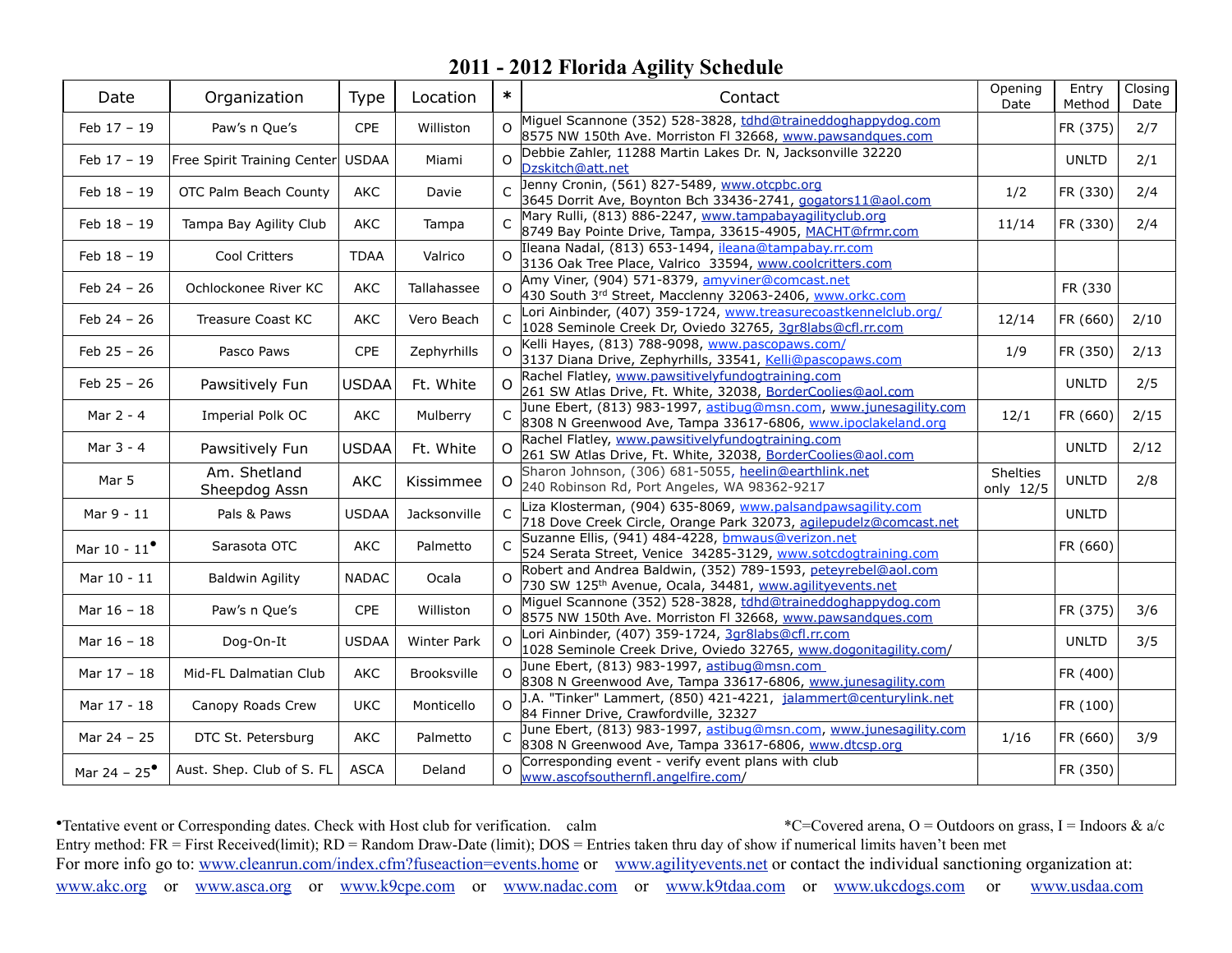| Date                                        | Organization              | Type         | Location     | $\ast$       | Contact                                                                                                                               | Opening<br>Date | Entry<br>Method | Closing<br>Date |
|---------------------------------------------|---------------------------|--------------|--------------|--------------|---------------------------------------------------------------------------------------------------------------------------------------|-----------------|-----------------|-----------------|
| Mar 31 - Apr 1                              | <b>Baldwin Agility</b>    | <b>NADAC</b> | Ocala        | $\Omega$     | Robert and Andrea Baldwin, (352) 789-1593, peteyrebel@aol.com<br>730 SW 125 <sup>th</sup> Avenue, Ocala, 34481, www.agilityevents.net |                 |                 |                 |
| Mar 30 - Apr 1                              | <b>AKC Nationals</b>      | <b>AKC</b>   | Reno, NV     | $\mathsf{C}$ | www.akc.org/events/agility/national agility championship/                                                                             |                 |                 |                 |
| Mar 31 - Apr 1                              | DOC Hollywood             | AKC          | Davie        | $\subset$    | Jenny Cronin, (561) 827-5489, www.dogclubofhollywood.com<br>3645 Dorrit Ave, Boynton Bch 33436-2741, gogators11@aol.com               |                 | FR (330)        |                 |
| Mar $31 -$ Apr $1'$                         | Tampa Bay Agility Club    | <b>AKC</b>   | Tampa        |              | Victoria MacVicar, (352) 796-3169, AgilityBritts@earthlink.com<br>15236 Mahoney Drive, Spring Hill 34610, www.tampabayagilityclub.org |                 | FR (330)        |                 |
| Apr $5 - 8$                                 | Palm Bay AC               | AKC          | Vero Beach   | $\mathsf{C}$ | Kellie Verrelli, (561) 433-2586, ktverrelli@bellsouth.net<br>4839 Waverly Woods Terrace, Lake Worth 33463, www.pbac.org               |                 | FR (660)        |                 |
| Apr 6 - 8                                   | Paw's n Que's             | <b>CPE</b>   | Williston    |              | Miguel Scannone (352) 528-3828, tdhd@traineddoghappydog.com<br>8575 NW 150th Ave. Morriston FI 32668, www.pawsandques.com             |                 | FR (375)        | 3/27            |
| Apr 13 - 15                                 | Pasco Paws                | CPE          | Zephyrhills  | $\Omega$     | Kelli Hayes, (813) 788-9098, www.pascopaws.com/<br>3137 Diana Drive, Zephyrhills, 33541, Kelli@pascopaws.com                          | 2/27            | FR (350)        | 4/2             |
| Apr 14 - 15                                 | Marion-Alachua DTA        | <b>UKC</b>   | Ocala        |              | Nellie Walter, (352) 546-2435, penkeepe@windstream.net<br>23201 NE 103 Ave, Fort McCoy FL 32130, www.madta.org/                       |                 | FR (200)        |                 |
| Apr 20 - 22                                 | Tailwaggers               | <b>USDAA</b> | Vero Beach   | C            | Kellie Verrelli, (561) 433-2586, ktverrelli@bellsouth.net<br>4839 Waverly Woods Terrace, Lake Worth 33463, www.tailwaggers.org        |                 | <b>UNLTD</b>    |                 |
| Apr $21 - 22$                               | Cool Critters             | <b>NADAC</b> | Palmetto     |              | Ileana Nadal, (813) 653-1494, ileana@tampabay.rr.com<br>3136 Oak Tree Place, Valrico 33594, www.coolcritters.com                      |                 | FR (500)        |                 |
| Apr 27 - 29                                 | Mikamar                   | CPE          | Palm Bay     | $\Omega$     | Marie Davino, (321) 727-2949 or Ann Williams, cwilliams6@cfl.rr.com<br>701 Espanola Way, Melbourne, FL 32901, www.mikamar.net         |                 | FR (275)        | 4/16            |
| Apr 28 - 29                                 | <b>Upper Suncoast DTC</b> | AKC          | Palmetto     | $\mathsf{C}$ | June Ebert, (813) 983-1997, astibug@msn.com<br>8308 N Greenwood Ave, Tampa 33617-6806, www.usdtc.org                                  |                 | FR (660)        |                 |
| May 5 - 6                                   | <b>Baldwin Agility</b>    | <b>NADAC</b> | Ocala        | $\Omega$     | Robert and Andrea Baldwin, (352) 789-1593, peteyrebel@aol.com<br>730 SW 125 <sup>th</sup> Avenue, Ocala, 34481, www.agilityevents.net |                 |                 |                 |
| May $11 - 12$                               | Paw's n Que's             | CPE          | Morriston    | $\Omega$     | Miguel Scannone (352) 528-3828, tdhd@traineddoghappydog.com<br>8575 NW 150th Ave. Morriston FI 32668, www.pawsandques.com             |                 | FR (375)        | 5/1             |
| May $12 - 13$                               | Indian River DTC          | <b>AKC</b>   | Vero Beach   |              | Jill Roberts, (321) 626-3300, superbasset@netzero.com<br>PO Box 650417, Vero Beach 32965, www.irdtc.org                               | 2/9             | FR (660)        | 4/27            |
| May $12 - 13$                               | <b>Imperial Polk</b>      | <b>UKC</b>   | Lakeland     |              | Cyndie Enfinger, (863) 558-7170, cyndiee@tampabay.rr.com<br>200 Brigham Road NW, Winter Haven 33881, www.ipoclakeland.org             |                 | FR (200)        |                 |
| May $18 - 20$                               | FL Pan-Handlers ASC       | <b>ASCA</b>  | <b>Baker</b> |              | Robin McNeill, (850) 259-3639, robindogstuff@yahoo.com<br>1115 First Av Bellwood, Andalusia, AL 36421 www.flpanhandlersasc.com        | 2/1             | FR (350)        | 5/11            |
| May 25 - 27                                 | <b>Baldwin Agility</b>    | <b>NADAC</b> | Ocala        | $\Omega$     | Robert and Andrea Baldwin, (352) 789-1593, peteyrebel@aol.com<br>730 SW 125 <sup>th</sup> Avenue, Ocala, 34481, www.agilityevents.net |                 |                 |                 |
| May 26 - 28 <sup><math>\bullet</math></sup> | DTC Tampa                 | AKC          | Palmetto     | $\mathsf{C}$ | Victoria MacVicar, (352) 796-3169, Agility Britts@earthlink.com<br>15236 Mahoney Drive, Spring Hill 34610, www.dtct.org               |                 | <b>UNLTD</b>    |                 |
| Jun 2 - 3                                   | DTC St. Petersburg        | <b>UKC</b>   | St. Pete     |              | Joanne Killeen, (727) 527-5568, joannekilleen@verizon.net<br>4400-B 34th St. N, St. Pete 33714, www.dtcsp.org/                        |                 |                 |                 |
| Jun 8 - $10^{\circ}$                        | Tampa Bay GSD Club        | AKC          | Brooksville  |              | June Ebert, (813) 983-1997, astibug@msn.com<br>8308 N Greenwood Ave, Tampa 33617-6806, www.junesagility.com                           |                 | FR (330)        |                 |

This Calendar is sponsored by: PAWS IN MOTION, LLC INDOOR OBEDIENCE & AGILITY TRAINING (305) 251-JUMP (5867) [Lynhanna@aol.com](mailto:Lynhanna@aol.com)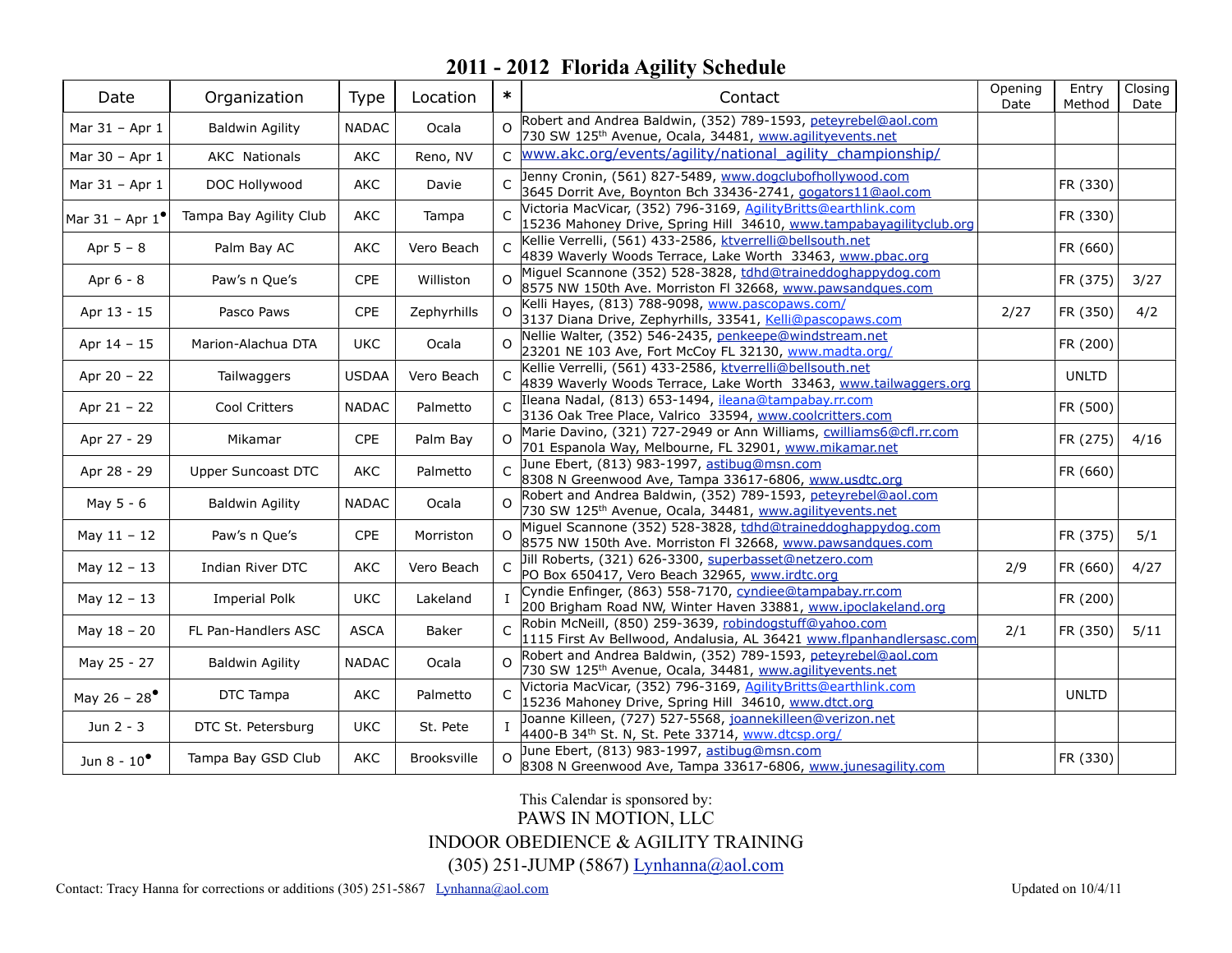| Date                     | Organization                           | Type         | Location       | $\ast$         | Contact                                                                                                                               | Opening<br>Date | Entry<br>Method    | Closing<br>Date |
|--------------------------|----------------------------------------|--------------|----------------|----------------|---------------------------------------------------------------------------------------------------------------------------------------|-----------------|--------------------|-----------------|
| Jun 9 - $10^{\circ}$     | DTC Tampa                              | <b>TDAA</b>  | Tampa          |                | I Penny Noriega, penlutzy@yahoocom www.dtct.org                                                                                       |                 |                    |                 |
| Jun 15 - 17              | <b>CPE Nationals</b>                   | CPE          | Altamont, NY   |                | Ridgefield, WA I/O Cpe@charter.net, www.k9cpe.com                                                                                     | 3/1             | RD-3/14<br>575/450 | 5/1             |
| Jun 22 - 24              | Calusa Dog Club of SW FL               | AKC          | Arcadia        | $\mathbf{I}$   | Robert Gale, (239) 560-1108, calusadog@gmail.com<br>15541 Briar Ridge Circle, Ft Myers, 33912 www.calusadog.org                       |                 |                    |                 |
| Jun 22 - 23              | Pasco Paws                             | <b>CPE</b>   | Zephyrhills    | $\Omega$       | Kelli Hayes, (813) 788-9098, www.pascopaws.com/<br>3137 Diana Drive, Zephyrhills, 33541, Kelli@pascopaws.com                          | 4/16            | FR (350)<br>DOS.   | 6/11            |
| Jun 30 - Jul 1           | FL Team Tournament                     | <b>DACOF</b> | Kissimmee      | L              | http://groups.yahoo.com/group/DACOF/                                                                                                  |                 | <b>UNLTD</b>       |                 |
| Jul 7 - 8                | Imperial Polk OC                       | <b>UKC</b>   | Lakeland       |                | Cyndie Enfinger, (863) 558-7170, cyndiee@tampabay.rr.com<br>200 Brigham Road NW, Winter Haven, 33881, www.ipoclakeland.org            |                 | FR (200)           |                 |
| Jul 21 - 22              | Calusa Dog Club of SW FL               | <b>NADAC</b> | Arcadia        | $\mathbf{I}$   | Stephany Sanchez, (239) 945-6747, scornhill@comcast.net<br>www.calusadog.org                                                          |                 |                    |                 |
| Jul 21 - 22              | Imperial Polk                          | <b>TDAA</b>  | Lakeland       |                | I Lisa Schmeling, agileyorkies@gmail.com www.ipoclakeland.org                                                                         |                 |                    |                 |
| Jul 27 - 29              | Tallahassee DOC                        | AKC          | Bainbridge, GA | $\mathbf{I}$   | June Ebert, (813) 983-1997, astibug@msn.com<br>8308 N Greenwood Ave, Tampa 33617-6806, www.junesagility.com                           |                 | FR (330)           |                 |
| Aug 3 - 4                | Tailwaggers Agility Club               | AKC          | W. Palm Beach  | $\mathsf{C}$   | Kellie Verrelli, (561) 433-2586, ktverrelli@bellsouth.net<br>4839 Waverly Woods Terrace, Lake Worth 33463, www.tailwaggers.org        |                 | FR (660)           |                 |
| Aug 4 - 5                | DTC St. Petersburg                     | <b>UKC</b>   | St. Pete       |                | Joanne Killeen, (727) 527-5568, joannekilleen@verizon.net<br>4400-B 34th St. N, St. Pete 33714, www.dtcsp.org/                        |                 |                    |                 |
| Aug 24 - 26              | Calusa Dog Agility Club                | AKC          | Arcadia        | $\mathbf{I}$   | Robert Gale, (239) 560-1108, calusadog@gmail.com<br>15541 Briar Ridge Circle, Ft Myers, 33912 www.calusadog.org                       |                 | <b>FR</b>          |                 |
| Sep $1 - 2$              | <b>Baldwin Agility</b>                 | <b>NADAC</b> | Ocala          | $\Omega$       | Robert and Andrea Baldwin, (352) 789-1593, peteyrebel@aol.com<br>730 SW 125 <sup>th</sup> Avenue, Ocala, 34481, www.agilityevents.net |                 |                    |                 |
| Sep $1 - 2^{\bullet}$    | Dog-On-It                              | <b>USDAA</b> | Deland         | $\Omega$       | Lori Ainbinder, (407) 359-1724, 3gr8labs@cfl.rr.com<br>1028 Seminole Creek Drive, Oviedo 32765, www.dogonitagility.com/               |                 | <b>UNLTD</b>       |                 |
| Sep 15 - $16^{\circ}$    | Sarasota OTC                           | AKC          | Palmetto       | $\mathsf{C}$   | Suzanne Ellis, (941) 484-4228, bmwaus@verizon.net<br>524 Serata Street, Venice 34285, www.sotcdogtraining.com                         |                 | FR (660)           |                 |
| Sep 21 - 23 <sup>°</sup> | Greater Ocala DC                       | AKC          | Ocala          |                | June Ebert, (813) 983-1997, astibug@msn.com www.ocaladogclub.com<br>8308 N Greenwood Ave, Tampa 33617-6806, www.junesagility.com      |                 | FR (330)           |                 |
| Sep 21 - $23^{\bullet}$  | Mikamar                                | CPE          | Palm Bay       | $\Omega$       | Marie Davino, (321) 727-2949 or Ann Williams, cwilliams6@cfl.rr.com<br>701 Espanola Way, Melbourne, FL 32901, www.mikamar.net         |                 | FR (275)           |                 |
| Sep 29 - 30              | DOC of Hollywood                       | AKC          | Davie          |                | Jenny Cronin, (561) 827-5489, www.dogclubofhollywood.com<br>3645 Dorrit Ave, Boynton Bch 33436-2741, gogators11@aol.com               |                 | FR (330)           |                 |
| Oct $5 - 7$              | Fl Aus. Shep Assn                      | <b>ASCA</b>  | Zephyrhills    | $\Omega$       | Kelli Hayes, (813) 788-9098, Kelli@pascopaws.com<br>3137 Diana Drive, Zephyrhills, 33541, www.fasaaussie.com                          |                 | FR (350)           | 9/24            |
| Oct 5 - 7                | Cool Critters                          | <b>USDAA</b> | Palmetto       | $\mathsf{C}$   | Ileana Nadal, (813) 653-1494, ileana@tampabay.rr.com<br>3136 Oak Tree Place, Valrico 33594, www.coolcritters.com                      |                 | <b>UNLTD</b>       |                 |
| Oct $6 - 7^{\circ}$      | Petite Paws Indian River<br><b>DTC</b> | <b>TDAA</b>  | Palm Bay       | $\overline{C}$ | Jane Derr, (321) 724-6376, derryorkies@cfl.rr.com<br>911 Pine Creek Cir. NE Palm Bay, FL 32905, www.irdtc.org                         |                 | <b>UNLTD</b>       |                 |
| Oct 9 - $14^{\circ}$     | <b>Cynosport World Games</b>           | <b>USDAA</b> | tba            | $\Omega$       | corresponding date only - verify dates with USDAA<br>(972) 487-2200, secretary2012@usdaa.com, www.usdaa.com                           |                 | <b>UNLTD</b>       |                 |

•Tentative event or Corresponding dates. Check with Host club for verification. calm \*C=Covered arena, O = Outdoors on grass, I = Indoors & a/c Entry method: FR = First Received(limit); RD = Random Draw-Date (limit); DOS = Entries taken thru day of show if numerical limits haven't been met For more info go to: [www.cleanrun.com/index.cfm?fuseaction=events.home](http://www.cleanrun.com/index.cfm?fuseaction=events.home) or [www.agilityevents.net](http://www.agilityevents.net) or contact the individual sanctioning organization at: [www.akc.org](http://www.akc.org) or [www.asca.org](http://www.asca.org/events/eventcalender) or [www.k9cpe.com](http://www.k9cpe.com) or [www.nadac.com](http://www.nadac.com/afrm/trial-calendar.asp) or [www.k9tdaa.com](http://www.k9tdaa.com) or [www.ukcdogs.com](http://www.ukcdogs.com) or [www.usdaa.com](http://www.usdaa.com/events.cfm)